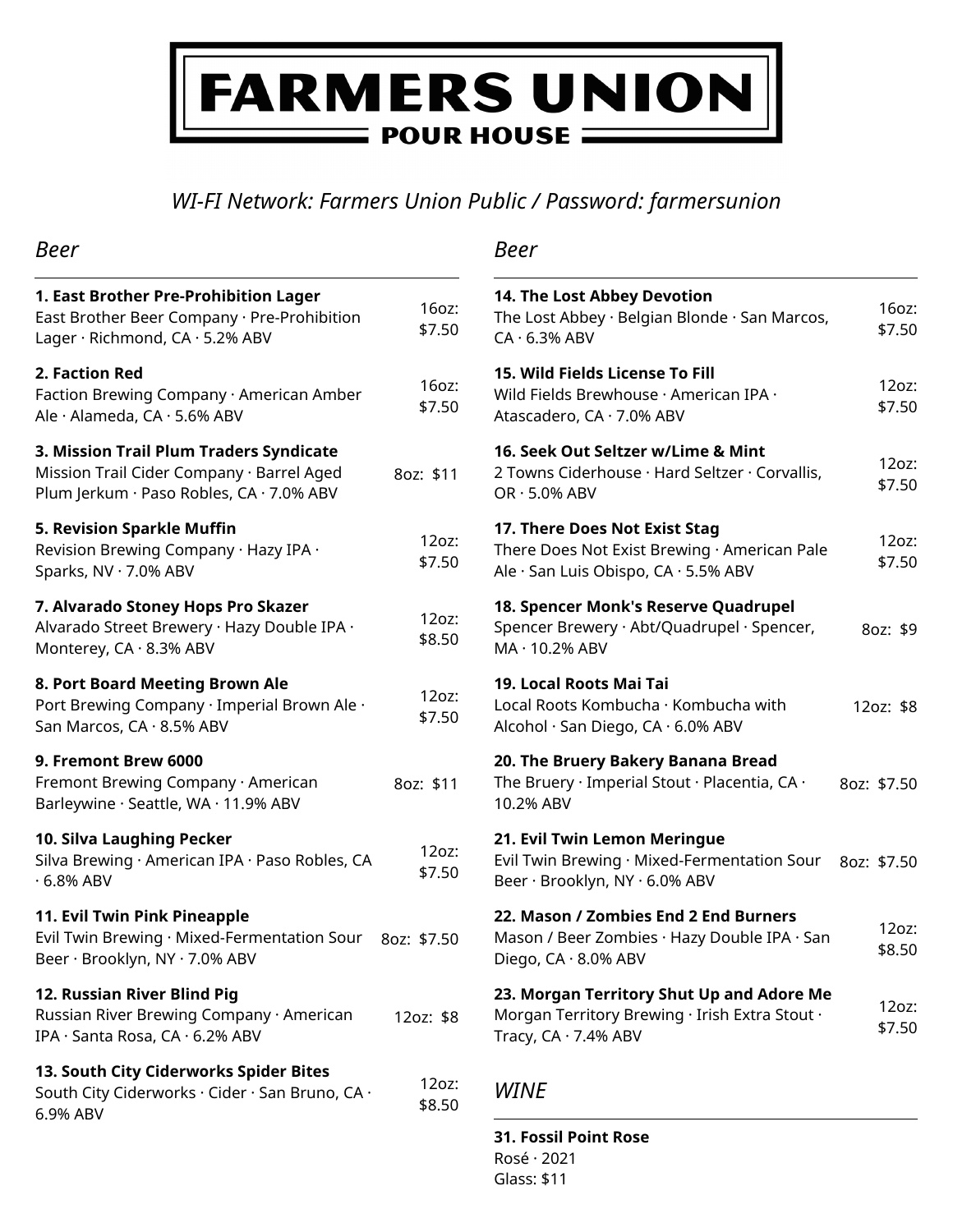# FARMERS UNION **POUR HOUSE =**

# *WI-FI Network: Farmers Union Public / Password: farmersunion*

*NON-ALCOHOLIC*

### *WINE*

| 32. Epoch Grenache Blanc<br>Grenache Blanc · 2020 · Paso Robles, CA                           |        | <b>Hank's Rootbeer</b>                                                                            | \$3.25    |
|-----------------------------------------------------------------------------------------------|--------|---------------------------------------------------------------------------------------------------|-----------|
| Glass: \$11                                                                                   |        | <b>Saratoga Sparkling Water</b>                                                                   | \$3       |
| 33. Dry Creek Sauvignon Blanc<br>Sauvignon Blanc · 2020 · Dry Creek Valley, CA<br>Glass: \$11 |        | <b>SMALL BITES</b>                                                                                |           |
| 34. Trefethen Estate Chardonnay<br>Chardonnay · 2020 · Napa Valley, CA<br>Glass: \$12         |        | <b>Beefy Boys Jerky</b><br>Original, Peppered, Teriyaki, Reserve, Hot<br>Peppered, & Sweet Garlic | \$9       |
| 35. Bargetto Central Coast Merlot<br>Merlot · 2018 · Central Coast/Monterey, CA               |        | <b>Chips</b>                                                                                      | \$2       |
| Glass: \$12                                                                                   |        | <b>MERCHANDISE</b>                                                                                |           |
| 36. Le P'Tit Paysan Pape<br>Red Blend · 2018 · Central Coast/Monterey, CA<br>Glass: \$13      |        | <b>Hats</b>                                                                                       | \$20      |
| 37. Joyce Submarine Canyon Pinot Noir<br>Pinot Noir · 2021 · Santa Lucia Highlands, CA        |        | <b>BEER TO GO</b>                                                                                 |           |
| Glass: \$12                                                                                   |        | <b>Arrow Lodge High Rise IPA</b>                                                                  | 4 Pack    |
| 38. Mcprice Myers Cabernet Sauvignon<br>Cabernet Sauvignon · 2020 · Paso Robles, CA           |        | Arrow Lodge · Hazy Double IPA · Covina, CA ·<br>8.5% ABV                                          | can: \$23 |
| Glass: \$13                                                                                   |        | <b>Beer Zombies Here's Zombie!</b>                                                                | 4 Pack    |
| 40. Harmony Cellars Riesling<br>Riesling · 2020 · Central Coast/Monterey, CA                  |        | Beer Zombies Brewing Company · Hazy<br>Double IPA · San Marcos, CA · 8.2% ABV                     | can: \$24 |
| Glass: \$10                                                                                   |        | <b>Bike Dog Lo-Fi Beats</b>                                                                       | 4 Pack    |
| 45. Roederer Estate Brut Rose<br>Sparkling · CA                                               |        | Bike Dog Brewing Co. · American IPA ·<br>Sacramento, CA · 7.2% ABV                                | can: \$19 |
| Glass: \$16                                                                                   |        | <b>Central Coast Brewing Lucky Day</b>                                                            | 4 Pack    |
| 46. Gruet Blanc de Blancs<br>Sparkling · New Mexico                                           |        | Central Coast Brewing · American IPA · San<br>Luis Obispo, CA · 7.0% ABV                          | can: \$19 |
| Glass: \$11                                                                                   |        | <b>Central Coast Brewing Sah Broh</b><br>Central Coast Brewing · Hazy Double IPA · San            | 4 Pack    |
| NON-ALCOHOLIC                                                                                 |        | Luis Obispo, CA · 8.5% ABV                                                                        | can: \$25 |
| <b>Best Day N/A Kolsch</b>                                                                    |        | <b>Double Nickel Shiloh</b><br>Double Nickel Brewing Company · Hazy IPA ·                         | 4 Pack    |
|                                                                                               | \$4    | Pennsauken, NJ · 7.0% ABV                                                                         | can: \$23 |
| <b>Fentimans Curiosity Cola</b>                                                               | \$3.25 |                                                                                                   |           |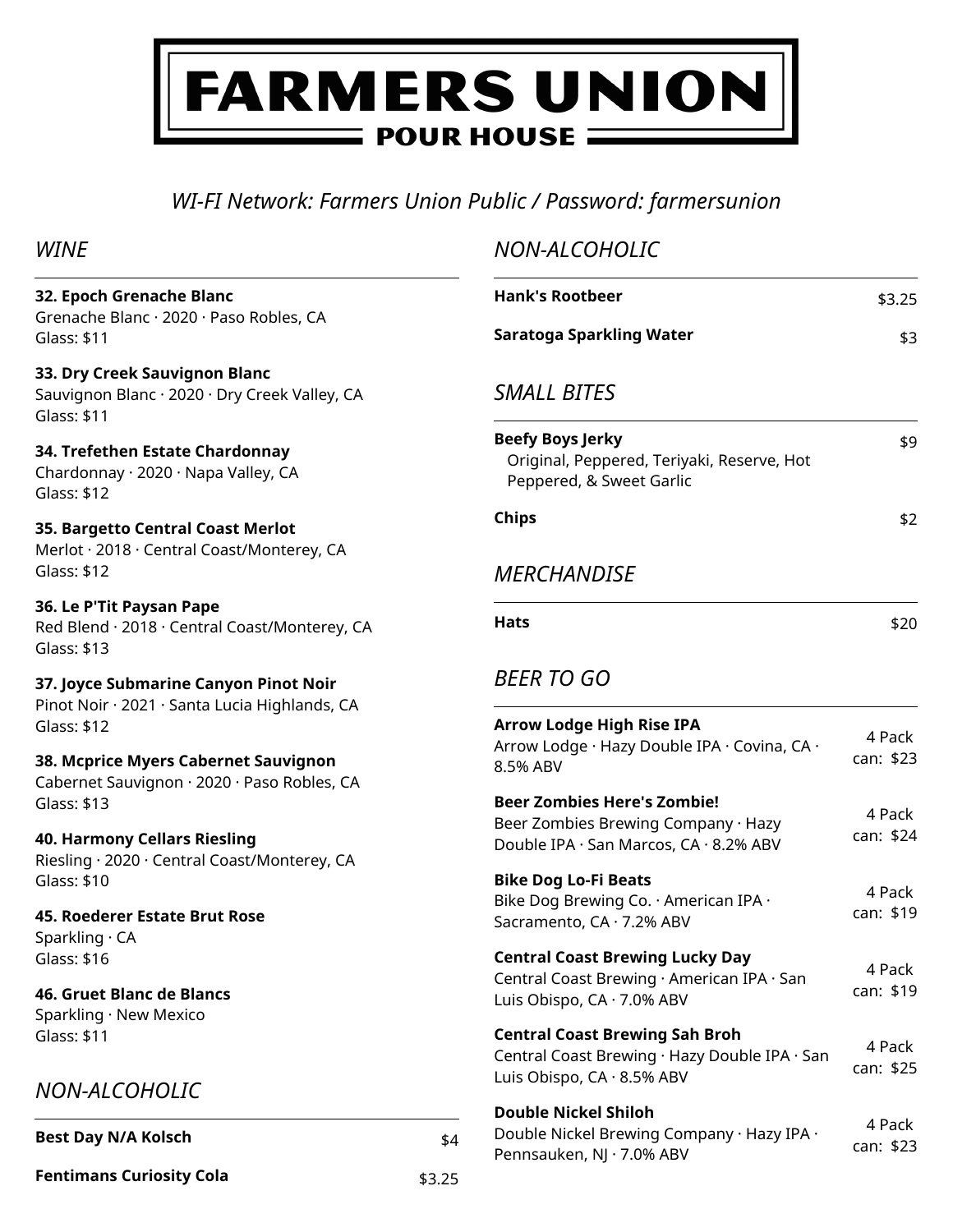# **FARMERS UNION POUR HOUSE =**

*WI-FI Network: Farmers Union Public / Password: farmersunion*

# *BEER TO GO*

| El Segundo Radioactive Fallout Hazy IPA<br>El Segundo Brewing Company · American IPA<br>· El Segundo, CA · 6.9% ABV                  | 4 Pack<br>can: \$20 |
|--------------------------------------------------------------------------------------------------------------------------------------|---------------------|
| <b>Equilibrium Hop Wave 5</b><br>Equilibrium Brewing · Double IPA ·<br>Middletown, NY · 8.5% ABV                                     | 4 Pack<br>can: \$24 |
| <b>Fair State / Hubbard's Cave Tibanna</b><br>Fair State Brewing Cooperative · Hazy IPA ·<br>Minneapolis, MN · 6.7% ABV              | 4 Pack<br>can: \$21 |
| <b>Ficks Mango</b><br>Ficks Hard Seltzer · Hard Seltzer · United<br>States · 5.0% ABV                                                | 6 Pack<br>can: \$15 |
| <b>Heater Allen Lenzbock</b><br>Heater Allen Brewing · Helles Bock ·<br>McMinnville, OR · 6.8% ABV                                   | 4 Pack<br>can: \$19 |
| <b>Humble Forager Enchanted Island V3</b><br>Humble Forager Brewery ·<br>Mixed-Fermentation Sour Beer · Waunakee,<br>WI · 9.0% ABV   | 4 Pack<br>can: \$22 |
| <b>Kings Key Lime Strawberry Frose</b><br>Kings Brewing Co · Smoothie Sour · Rancho<br>Cucamonga, CA · 7.0% ABV                      | 16oz can:<br>\$9    |
| <b>Little Beast Tiger Team</b><br>Little Beast Brewing · Hazy IPA · Portland, OR ·<br>6.5% ABV                                       | 4 Pack<br>can: \$23 |
| <b>Mason Ale Works Sweet Creams</b><br>Mason Ale Works · Mixed-Fermentation Sour<br>Beer · San Marcos, CA · 8.0% ABV                 | 4 Pack<br>can: \$25 |
| <b>Mikkeller NYC Subway Mosaic IPA</b><br>Mikkeller Brewing NYC · American IPA · New<br>York, NY · 6.0% ABV                          | 4 Pack<br>can: \$21 |
| <b>Mission Trail Plum Traders Syndicate</b><br>Mission Trail Cider Company · Barrel Aged<br>Plum Jerkum · Paso Robles, CA · 7.0% ABV | 16oz can:<br>\$10   |

## *BEER TO GO*

| <b>My Favorite Thing Hard Limit</b><br>My Favorite Thing · Hazy Double IPA · Largo,<br>$FL \cdot 8.5\%$ ABV                                 | 4 Pack<br>can: \$24 |
|---------------------------------------------------------------------------------------------------------------------------------------------|---------------------|
| New Glory Talk Tiki To Me<br>New Glory Craft Brewery ·<br>Mixed-Fermentation Sour Beer · Sacramento,<br>$CA \cdot 8.5\%$ ABV                | 4 Pack<br>can: \$22 |
| <b>Oozlefinch Candy Crushie</b><br>The Oozlefinch Craft Brewery .<br>Mixed-Fermentation Sour Beer · Fort Monroe,<br>$VA \cdot 6.4\%$ ABV    | 4 Pack<br>can: \$24 |
| <b>Russian River Consecration</b><br>Russian River Brewing Company ·<br>Mixed-Fermentation Sour Beer · Santa Rosa,<br>$CA \cdot 10.0\%$ ABV | 375ml: \$16         |
| <b>Russian River Mind Circus</b><br>Russian River Brewing Company · Hazy IPA ·<br>Santa Rosa, CA · 7.0% ABV                                 | 500ml: \$7          |
| <b>Russian River Pliny The Elder</b><br>Russian River Brewing Company · Double IPA · 500ml: \$7<br>Santa Rosa, CA · 8.0% ABV                |                     |
| <b>Russian River RND #4</b><br>Russian River Brewing Company · American<br>IPA · Santa Rosa, CA · 7.0% ABV                                  | 500ml: \$7          |
| <b>Silva Laughing Pecker</b><br>Silva Brewing · American IPA · Paso Robles, CA<br>$.6.8\%$ ABV                                              | 4 Pack<br>can: \$19 |
| <b>Smog City \The Nothing</b><br>Smog City Brewing Co. $\cdot$ Imperial Stout $\cdot$<br>Torrance, CA · 9.3% ABV                            | 4 Pack<br>can: \$24 |
| <b>There Does Not Exist Nest</b><br>There Does Not Exist Brewing · Hazy Double<br>IPA · San Luis Obispo, CA · 8.0% ABV                      | 4 Pack:<br>\$22     |
| <b>Tilted Mash/ Hella Coastal Coastal Cruisin</b><br>Tilted Mash Brewing · American IPA · Elk<br>Grove, $CA \cdot 7.0\%$ ABV                | 4 Pack<br>can: \$22 |